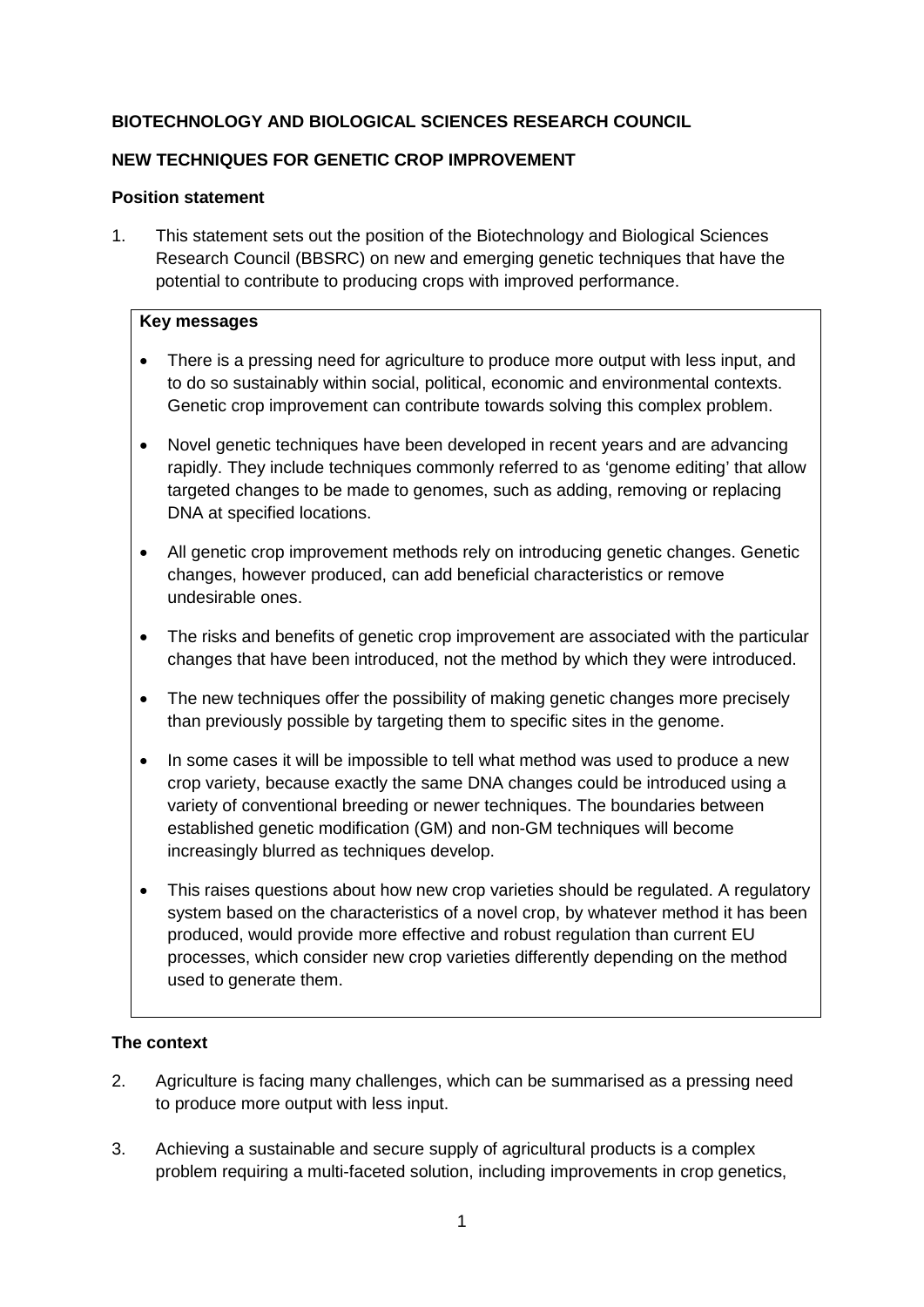agronomic practices and post-harvest systems. Agriculture takes place in diverse social, political, economic and environmental contexts, which shape the choice of priorities for research, the consideration of alternatives approaches, the potential for specific technologies or products to deliver their anticipated benefits, and their acceptability.

- 4. In this context, genetic crop improvement is an attractive target because of the potential for rapid dissemination via seed distribution. Furthermore, genetic improvement can contribute to diverse aspects of crop biology. These include improved agricultural properties such as resource use efficiency or disease resistance, and improvements in the harvested product, such as nutritional content, storage performance, or processing properties for both food and non-food uses.
- 5. Because of the potential contributions of genetic crop improvement to the sustainable and secure supply of agricultural products, there is considerable excitement around the rapid emergence of a new suite of techniques to add to the existing tool box (see below and Table).
- 6. While it is important to guard against the notion of a simple "technological fix" to the many challenges facing agriculture, it is equally important to reap the benefits of available and emerging technologies where they can contribute effectively. This can only be achieved by considering the social, political and economic factors that will support the equitable delivery of these benefits. This, in turn, points to the need for proactive discussion with interested parties such as farmers, consumers and foodbased industries, who are likely to have different viewpoints on what constitutes a benefit. Such discussion should seek to listen to views, support information needs and respond to concerns. It is in this context that new technologies for genetic crop improvement should be evaluated.

### **The techniques**

- 7. A range of novel genetic techniques, particularly techniques often collectively referred to as 'genome editing', have been developed that allow targeted changes to be made to genomes. Changes can include adding or removing DNA at a specified location in the genome or replacing a specified segment of DNA with a different one. It is also possible to make epigenetic changes, where the DNA sequence remains unchanged but gene expression is altered because of chromatin changes that may be heritable. For examples of such techniques and comparison with established methods, see the **Table**; further technical detail is provided in the **Annexes**.
- 8. Adding a gene at a specified location is similar to established genetic modification (GM) approaches, except that the new gene is introduced at a specific site, potentially reducing problems such as unpredictable expression levels that can be associated with random insertion.
- 9. Deleting a gene can remove an undesirable trait from a crop more rapidly and easily than conventional breeding or mutational breeding techniques, and more reliably than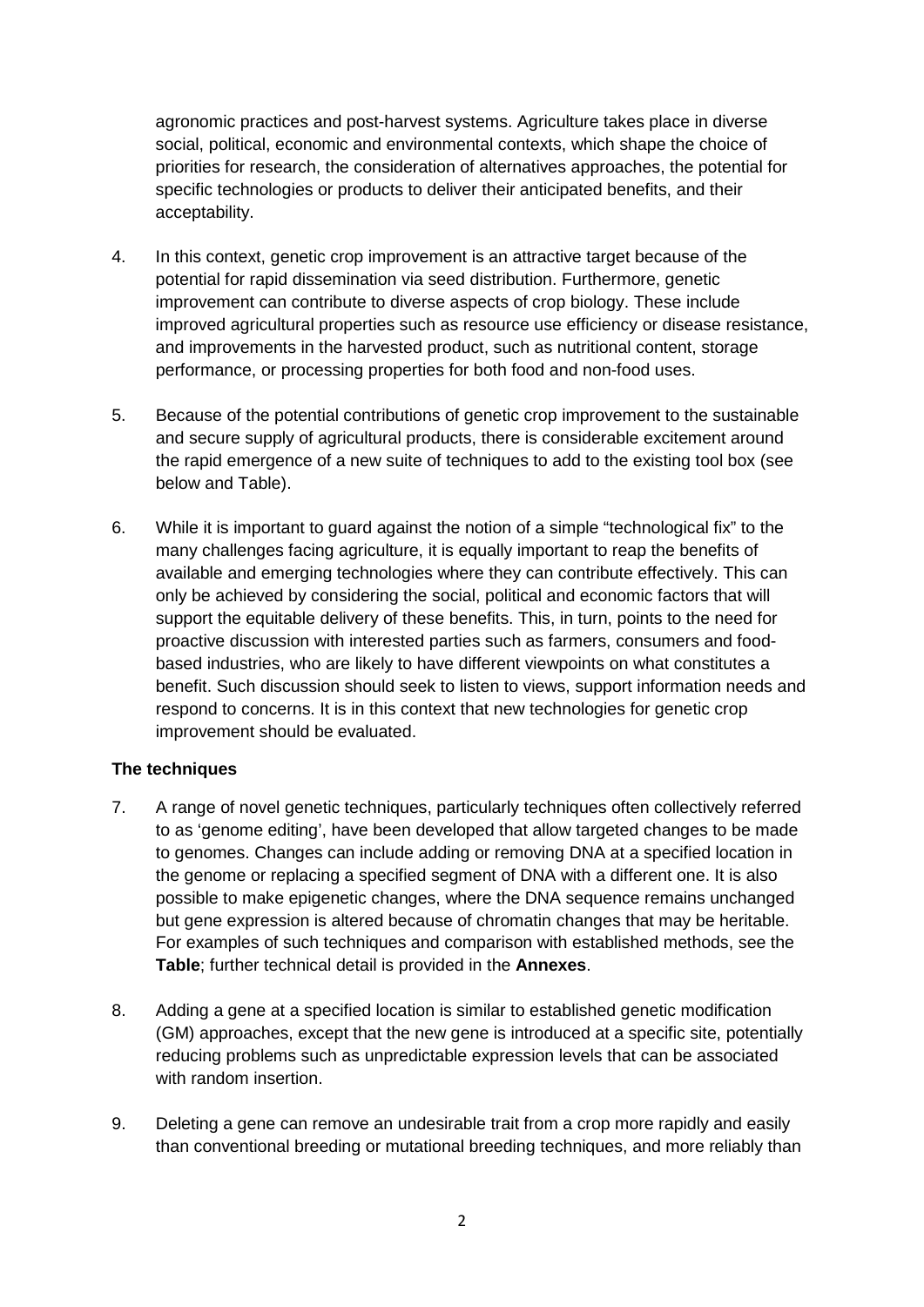established GM approaches such as anti-sense gene expression.

- 10. Replacing a DNA segment with a different one could allow swapping different versions of the same gene more quickly and precisely than conventional breeding. This is particularly attractive for crops where it is possible to do this directly in existing elite crop varieties.
- 11. An important limitation of this sort of targeted approach is the requirement to know which genes to target. This requires a good understanding of which genes have relevant functions. Currently, the main application for these new technologies is in basic laboratory-based research to understand gene function. This understanding can be applied to agriculture in many different ways, including any of the available methods for genetic crop improvement, or through changes in agronomic practice.
- 12. Although there is still much work to be done to understand important plant traits, for some, such as resistance to some diseases, we already know enough about their genetic basis to be able to use the new technologies for crop improvement. It is therefore expected that crop varieties produced using these approaches will be developed world-wide over the coming years.
- 13. All genetic crop improvement methods rely on genetic changes. The availability of rapid and relatively inexpensive methods for DNA sequencing has taught us that genomes are highly dynamic and constantly changing. Conventional breeding approaches have relied on this dynamism to drive substantial improvements in productivity both historically – during the original domestication of crops – and subsequently within more targeted breeding programmes.
- 14. The genetic changes underlying the development of conventionally bred modern crop varieties range from small changes in DNA sequences, through more substantial rearrangements caused by transposable DNA elements, to combining entire genomes through species hybridisation.
- 15. As more methods for introducing genetic changes become available, in an increasing number of cases it will be impossible to tell what method was used to produce a new crop variety, because exactly the same DNA changes could be introduced using a variety of conventional breeding, established GM or newer techniques. If epigenetic approaches are adopted, there will be no DNA sequence changes at all.
- 16. These developments present a number of important questions about how the potential benefits from these new techniques can be realised. How can the social, political, economic and environmental factors that will influence the realisation of anticipated benefits be identified and evaluated to determine whether, when and how these tools should be used in agriculture? How can the perspectives of different stakeholders be taken into account? What kind of regulation is appropriate for the techniques and products generated using them? Active engagement of a wide range of stakeholders is needed to explore these questions.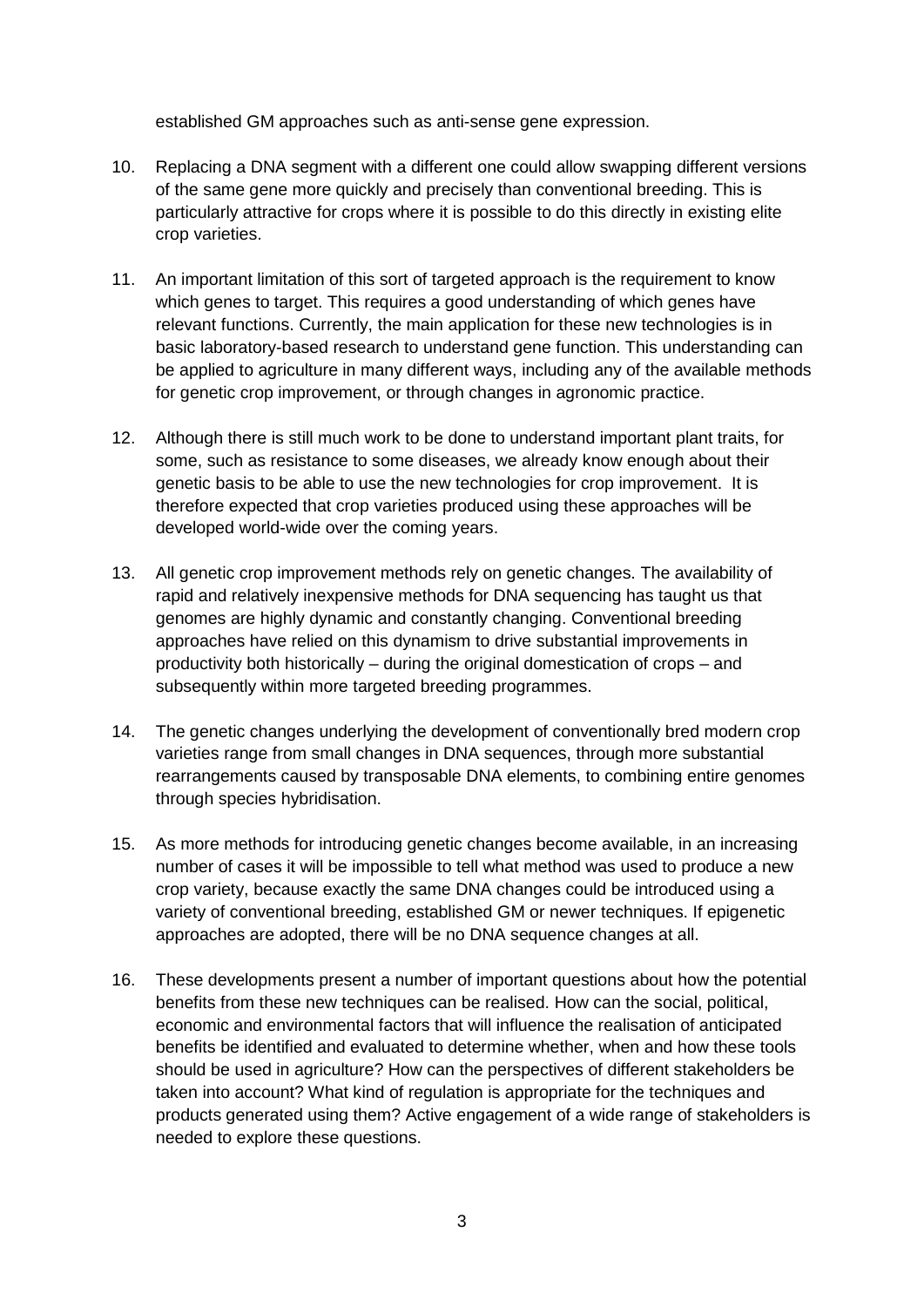## **Regulation**

- 17. How a new crop variety is handled under the current EU regulatory system is determined by the process used to generate the crop. For new conventionally bred crop varieties, the main requirements are to demonstrate that the variety is distinct, uniform and stable. If the crop is GM it is also subject to an evidence-based risk assessment to determine whether its cultivation would pose significant additional risks when compared to an equivalent conventionally-bred variety.
- 18. By contrast, Canada operates a trait-based system under which plants with novel traits/characteristics, however introduced, are assessed for their safety and environmental impact. A BBSRC-led workshop in June 2014 showed strong support for this approach.
- 19. The new techniques place even more emphasis on the advantages of a trait-based system, since the boundaries between GM and non-GM techniques will become increasingly blurred as new techniques develop.
- 20. These new techniques therefore provide a stimulus to develop a proportionate and evidence-based regulatory framework that will be sufficiently robust to accommodate both existing and new technologies and agronomic practices as they arise.
- 21. It is recognised that changes to the current EU regulatory processes would be neither quick nor easy. Nonetheless, it is important for policy-makers to recognise that the new techniques are already widely used in research, and commercial applications are likely to follow. Regulatory processes need to be able to accommodate them.
- 22. Indeed, policy-makers need to be aware of the many costs of *not* introducing appropriate regulatory processes. These include inhibition of the development of potentially important applications that could contribute to addressing some of the key challenges facing agriculture; deployment of novel traits without appropriate consideration of risks when new products fall outside the remit of existing regulatory processes; and additional costs arising from the need to detect particular types of novel products in traded goods.
- 23. A trait-based regulatory system would allow more meaningful debate about agricultural priorities. Many of the concerns raised about GM crops are not related to the technique used but rather to the traits that have been introduced. These concerns are twofold. There are general concerns about the decision-making processes involved in selecting which traits should come to market and how they are marketed, and there are specific concerns about the impacts of particular traits. A trait-based regulatory system would focus the discussion explicitly on both these factors.
- 24. Trait-based regulation should be delivered via development of the evidence-based risk assessment and management approaches used currently. The regulatory end-points should remain the effective mitigation of hazards associated with human health and the environment. If the regulatory system is to become fit for purpose, some significant issues will need to be reviewed relating to: proportionality; the type, quality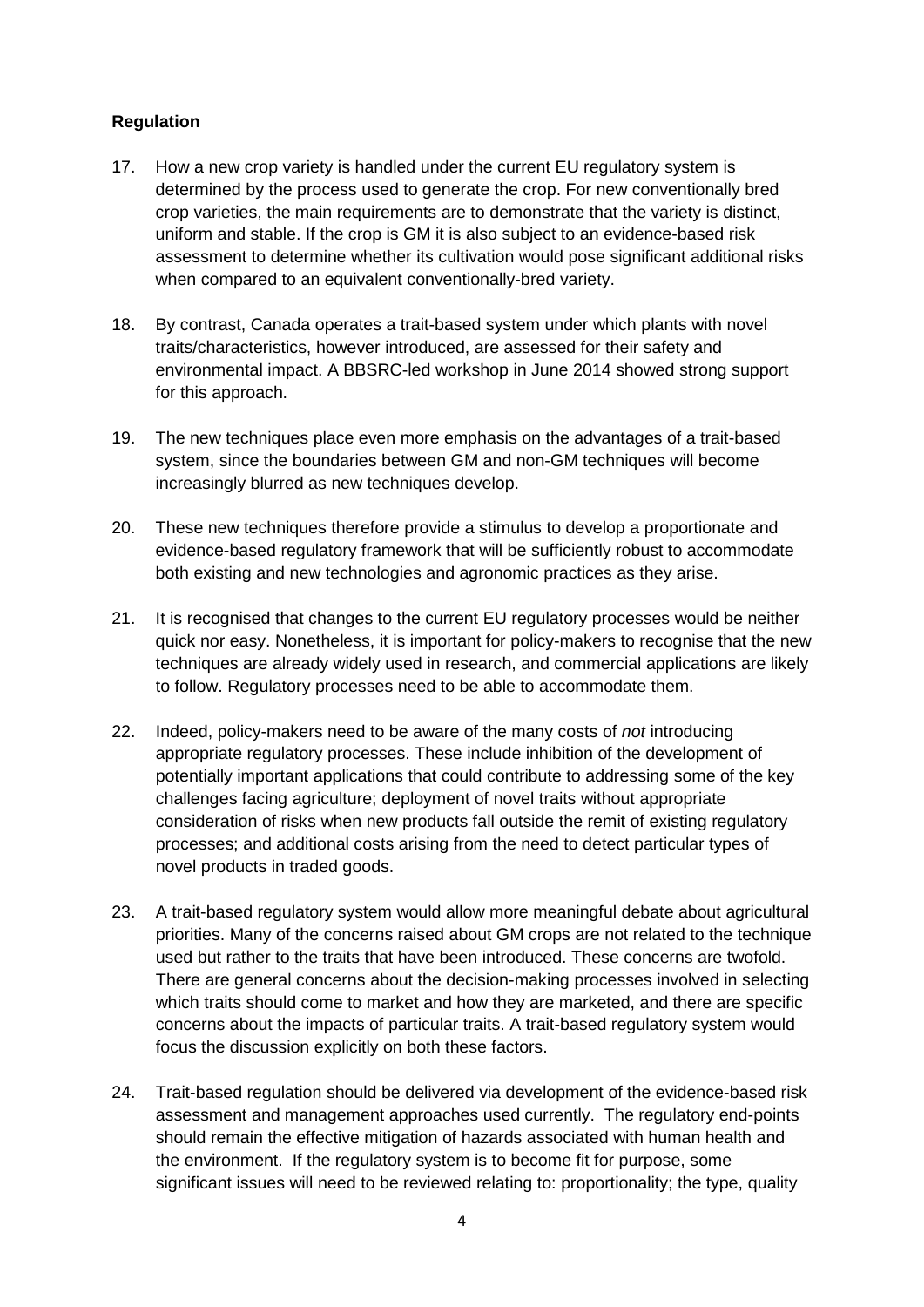and extent of the evidence needed to assess applications; and the appropriate basis of comparison of new crops with existing ones.

25. Evidence-based risk management should remain separate and distinct from regulations on traceability and labelling that are intended to support consumer choice once crop varieties have been approved for cultivation.

BBSRC, September 2014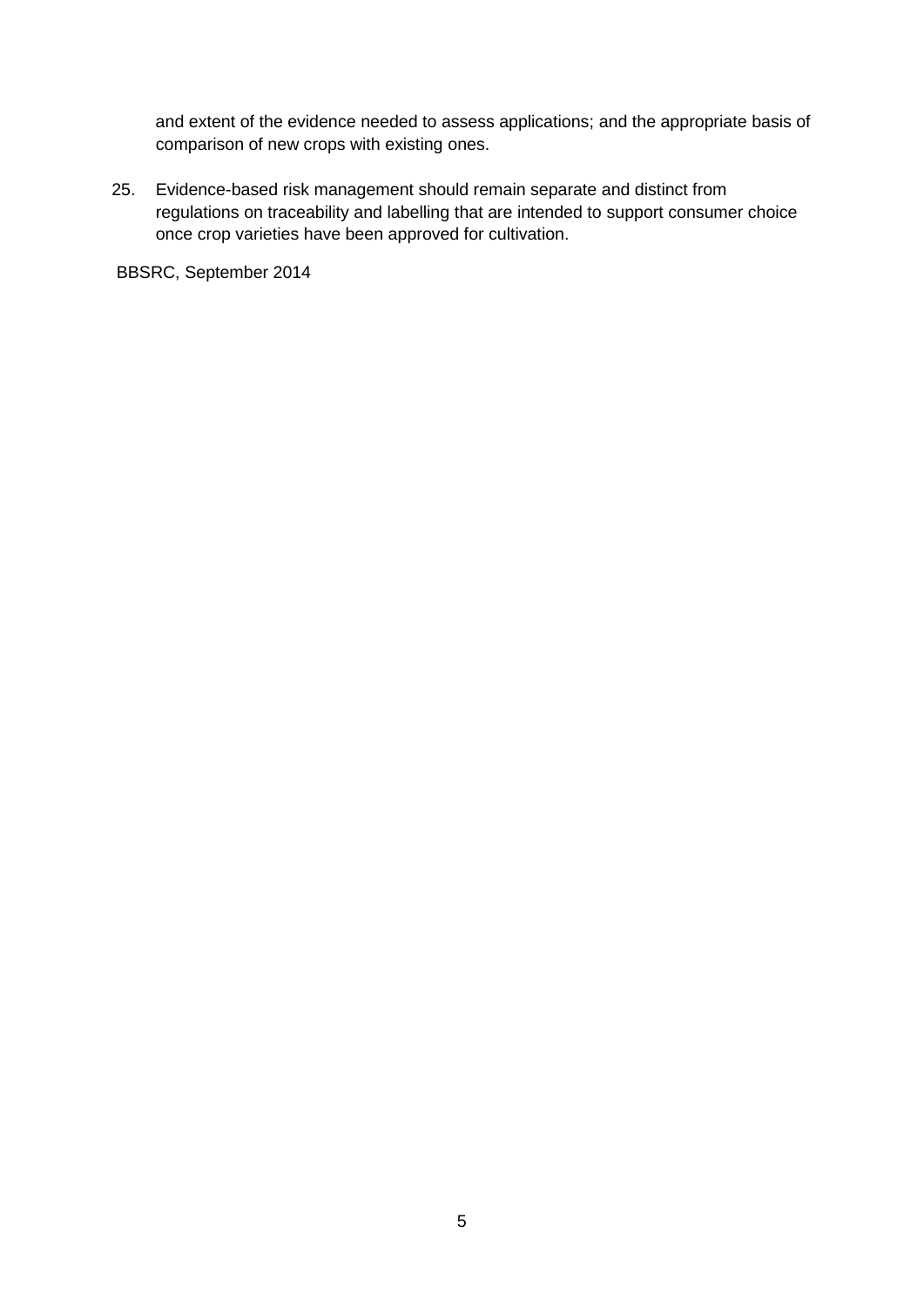# **Table: Some genetic approaches for crop improvement**

| Method /                                         | <b>Benefits</b>                                                                                                                                                                                                                                                                                                                                                                                                                                                        | <b>Limitations</b>                                                                                                                                                                                                                        | When the method is                                                                                                                                                             |
|--------------------------------------------------|------------------------------------------------------------------------------------------------------------------------------------------------------------------------------------------------------------------------------------------------------------------------------------------------------------------------------------------------------------------------------------------------------------------------------------------------------------------------|-------------------------------------------------------------------------------------------------------------------------------------------------------------------------------------------------------------------------------------------|--------------------------------------------------------------------------------------------------------------------------------------------------------------------------------|
| technique                                        |                                                                                                                                                                                                                                                                                                                                                                                                                                                                        |                                                                                                                                                                                                                                           | most useful                                                                                                                                                                    |
| Conventional<br>breeding                         | Well established.<br>Accelerated by recent<br>advances including use of<br>genomic information, for<br>example in marker assisted<br>selection.                                                                                                                                                                                                                                                                                                                        | Slow.<br>Limited to the genetic<br>diversity in current varieties<br>and their relatives.<br>Widespread unintended<br>side-effects from additional<br>genetic changes introduced<br>along with those sought.                              | For complex multi-gene<br>traits where the genetic<br>basis is poorly<br>understood.                                                                                           |
| Mutational<br>breeding                           | Can generate new diversity<br>not readily available in<br>current varieties and their<br>wild relatives.                                                                                                                                                                                                                                                                                                                                                               | Untargeted.<br>Widespread unintended<br>side-effects since many<br>mutations are induced at<br>random and these are time<br>consuming to remove.                                                                                          | For single gene traits<br>where there is<br>insufficient diversity<br>available in current<br>germplasm.<br>For traits for which the<br>genetic basis is poorly<br>understood. |
| <b>GM</b><br>(transgenic)                        | Enables introduction of<br>wider range of traits not<br>available through<br>conventional or mutational<br>breeding.<br>Can increasingly make<br>changes directly in elite<br>lines.                                                                                                                                                                                                                                                                                   | Unintended side-effects<br>due to insertion of the<br>transgene into the genome.<br>Many desirable traits are<br>complex and/or there is<br>insufficient knowledge of<br>their genetic basis to<br>introduce them in this way.            | For traits that depend<br>on a small number of<br>known genes.                                                                                                                 |
|                                                  | New genetic improvement technologies:                                                                                                                                                                                                                                                                                                                                                                                                                                  |                                                                                                                                                                                                                                           |                                                                                                                                                                                |
| Site-directed /<br>targeted<br>genome<br>editing | More targeted gene<br>insertion/deletion is<br>possible.<br>Provides a more precise<br>way to increase variation in<br>specific genes.<br>Can increasingly make<br>changes directly in elite<br>lines, allowing rapid and<br>precise swapping of gene<br>variants.                                                                                                                                                                                                     | Many desirable traits are<br>complex and/or there is<br>insufficient knowledge of<br>their genetic basis to<br>introduce them in this way.<br>Frequency of unintended<br>side-effects not yet<br>determined.                              | For traits that depend<br>on a small number of<br>known genes.                                                                                                                 |
| Epigenetic<br>modifications                      | Epigenetic modifications<br>resulting in gene silencing<br>may be targeted to specific<br>sites in the genome without<br>affecting the order of A,C,G<br>and T in the DNA. The<br>gene silencing effect may<br>persist for the lifetime of the<br>plant and even across<br>generations. The<br>epigenetic mechanism can<br>be targeted by RNA that is<br>delivered by a virus or by<br>grafting - plant<br>regeneration from tissue<br>culture may not be<br>required. | More research is needed to<br>identify genetic loci that are<br>susceptible to epigenetic<br>modification and the factors<br>that influence the stability of<br>the epigenetic change<br>either within a plant or<br>between generations. | For traits that can be<br>improved by loss of<br>gene function.                                                                                                                |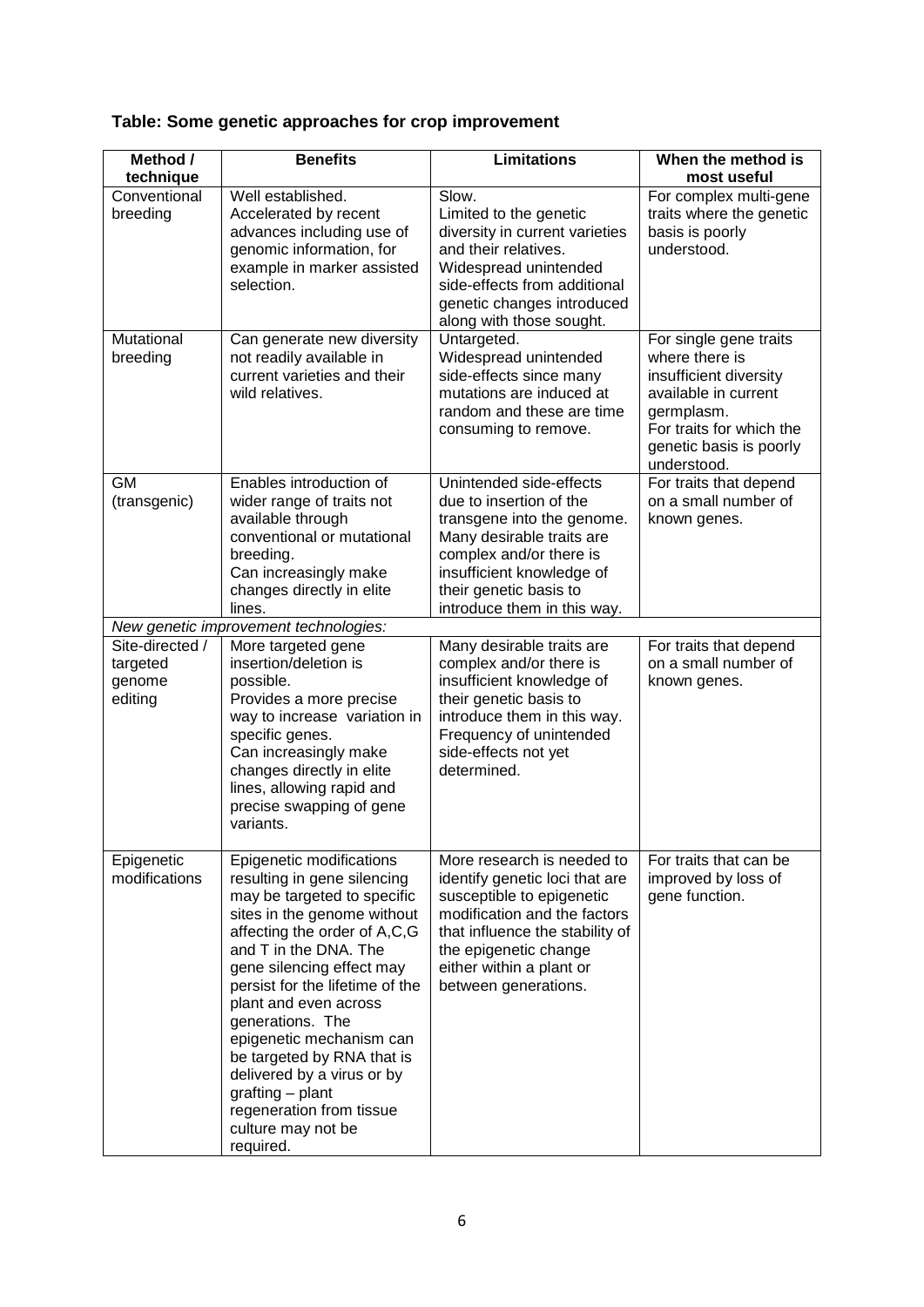## **Annex 1: Genome editing**

*Note: this annex was first produced as a fact sheet for the Science Media Centre and is available at [www.sciencemediacentre.org/genome-editing](http://www.sciencemediacentre.org/genome-editing/)*

Genome editing comprises a range of molecular techniques that allow targeted changes to be made to the genomes of organisms.

Also referred to as genome engineering or site-directed mutagenesis, genome editing can:

- modify genetic information within genomes to create new traits
- remove specific regions from genomes
- add transgenes (genes from other organisms) to specific locations in genomes

Genome editing is more precise than conventional crop breeding methods, as well as many standard genetic engineering (transgenic) methods, for introducing desirable traits in crops.

Established genetic engineering techniques include using the naturally occurring plant pathogen *Agrobacterium* to insert genes in the genome of an organism, typically at a random position.

It is unclear how existing regulations for genetically modified organisms apply to plants modified by genome editing methods.

Genome editing precisely modifies nucleotides (A, T, G, C) in the genetic code, and is performed by:

- 1. using specifically engineered 'molecular scissors' to create precise breaks in the genome
- 2. repairing and editing the genome by harnessing the DNA repair mechanisms of cells

## **1. Techniques for creating breaks in the genome: sequence-specific nucleases**

Nucleases are enzymes that sever nucleic acids (DNA, RNA), hence 'molecular scissors'. They can be engineered to target specific sites within genes and create breaks in the genome.

Four kinds of **sequence-specific nucleases (SSNs)** are currently used in genome editing:

## *Zinc-Finger Nucleases (ZFNs)*

Zinc-fingers, protein structures containing zinc molecules, can be designed to recognise and bind to unique sequences in a genome.

Two combinations of zinc-fingers are then fused to nucleases that create a break when they meet.



## *Transcription Activator-Like Effector Nucleases (TALENs)*

Transcription activator-like (TAL) effectors are proteins produced by *Xanthomonas* bacteria, a family of plant pathogens, which bind to specific sections of a plant's genome.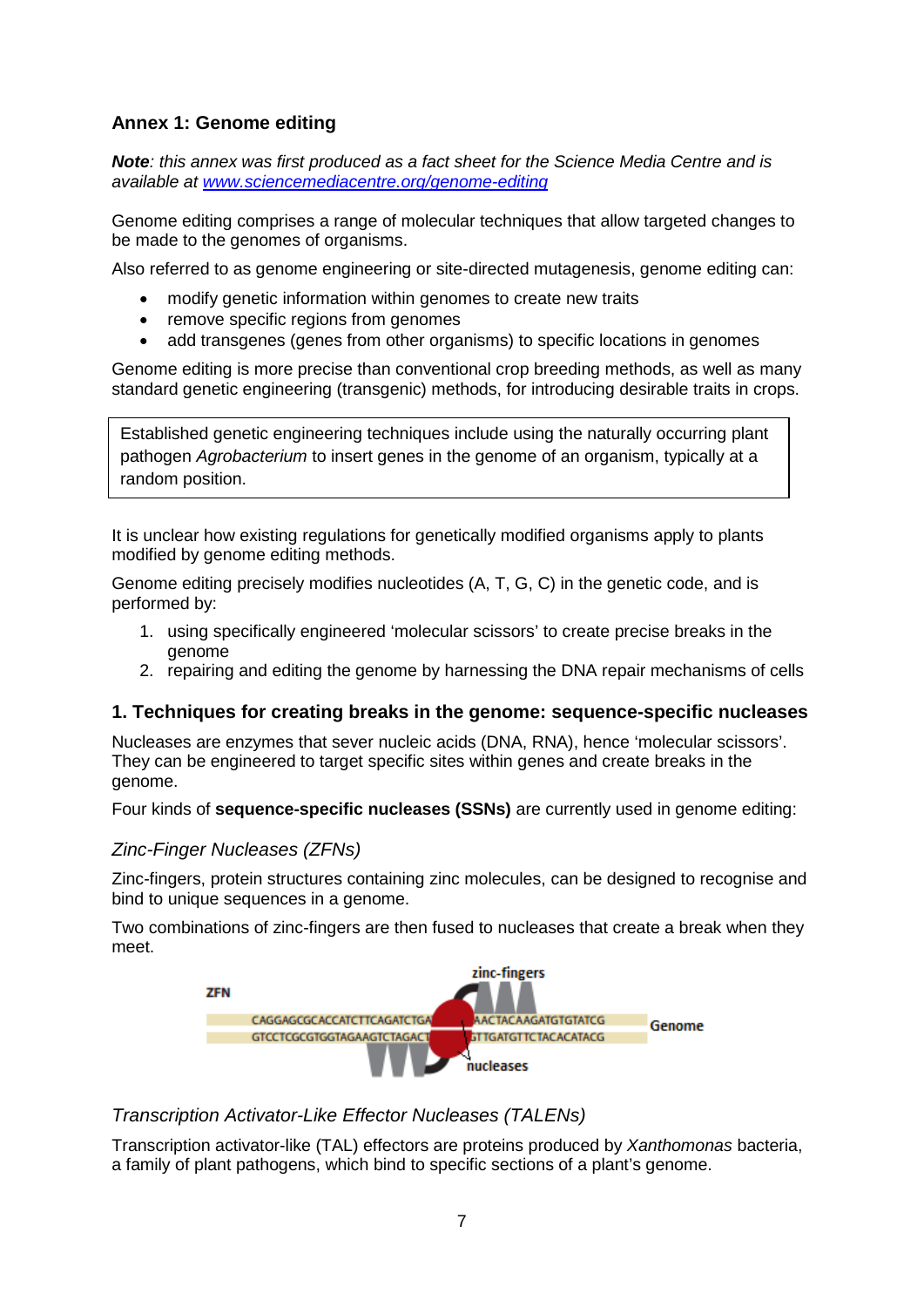TAL effectors can be engineered to target desired DNA sequences and when fused to nucleases can be used to create breaks in a similar way to ZFNs.



#### *Meganucleases*

Unlike ZFNs and TALENs which have separate DNA recognition and nuclease components, meganucleases (also called homing endonucleases) have DNA recognition built in.

Meganucleases occur naturally and can be engineered, to some extent, to target specific sequences.



### *Clustered Regularly Interspersed Short Palindromic Repeats (CRISPRs)*

CRISPRs are an immune defence system found in bacteria to protect against viruses; the system exploits short stretches of viral DNA that, when matched to the DNA sequence of an invading virus, trigger CRISPR associated (Cas) nucleases to make a break.

CRISPRs can be easily engineered to specify where a break should be made on the genome: the target DNA sequence is provided by a short RNA making it easier to implement than the three systems above.



## **2. Techniques for repairing and adjusting the genome**

Once a break is made in the genome at the desired position the DNA repair mechanisms of a cell are triggered which can be harnessed to make the desired changes via two mechanisms:

**Homologous Recombination** involves introducing a DNA fragment as a template for repair which contains the desired genetic sequence and can be used to replace or insert nucleotides or full genes.

**Non-Homologous End Joining** (NHEJ) doesn't require a template and simply repairs the break, in general precisely but occasionally with small deletions or insertions.

Slight changes made to the genome will often stop a gene from functioning, creating a 'knock out', but NHEJ can also be purposefully used to make insertions and deletions of full genes.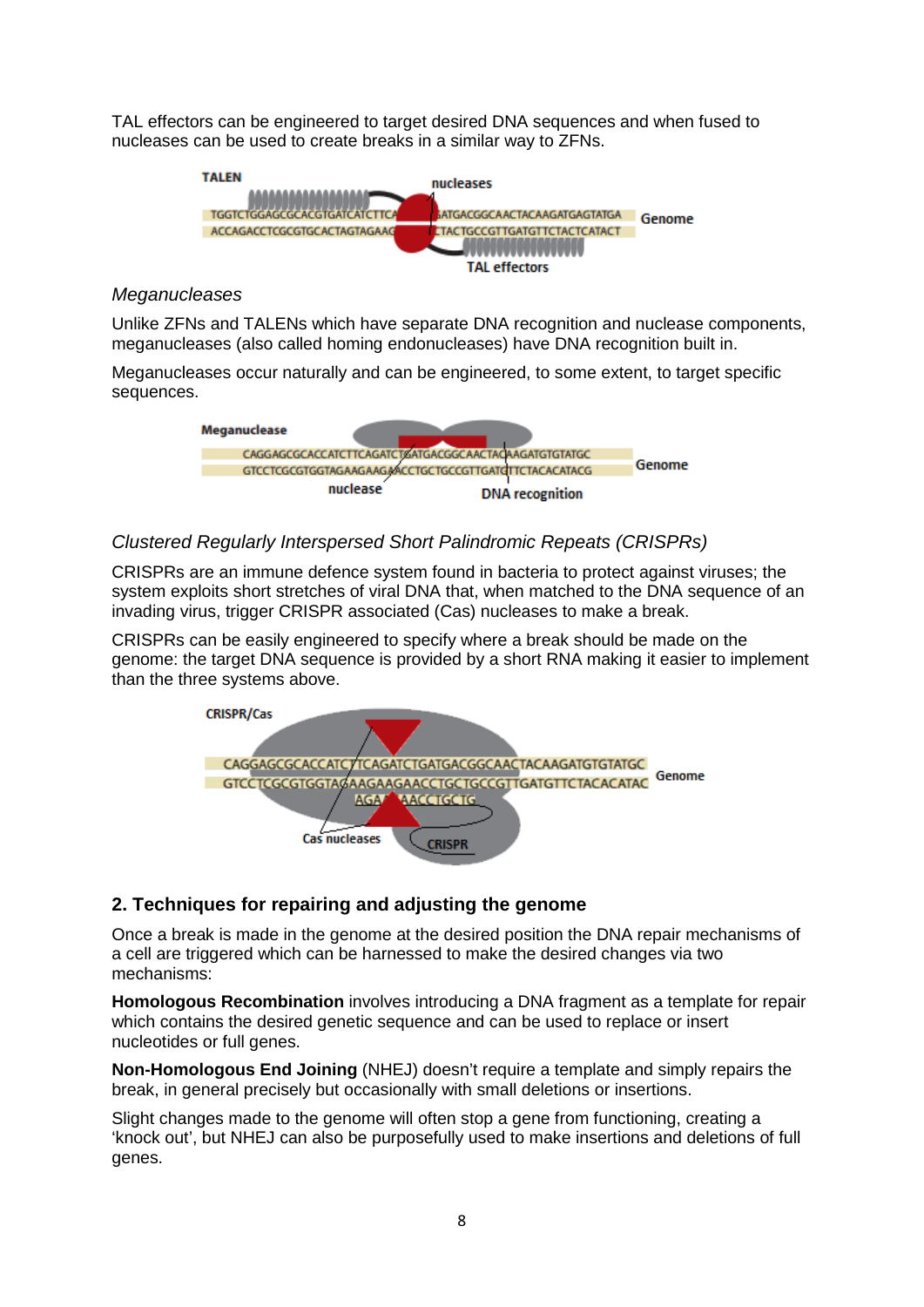## **Sources / further information**

Precision Genome Engineering and Agriculture: Opportunities and Regulatory Challenges (PLOS Biology)

Plant Genome Engineering [with Sequence-Specific Nucleases](http://www.annualreviews.org/doi/abs/10.1146/annurev-arplant-042811-105552) (Annual Review of Plant Biology)

[Genome engineering using](http://www.ncbi.nlm.nih.gov/pmc/articles/PMC3969860/) the CRISPR-Cas9 system (Nature Protocols)

*This is a fact sheet issued by the Science Media Centre to provide background information on science topics relevant to breaking news stories. This is not intended as the 'last word' on a subject, but rather a summary of the basics and a pointer towards sources of more detailed information. These can be read as supplements to our roundups and/or briefings.*

*For more information about our fact sheets, please contact Robin Bisson at the Science Media Centre on 020 7611 8345 or email [robin@sciencemediacentre.org.](mailto:robin@sciencemediacentre.org)*

See also the **BBSRC New Crop Breeding Technologies Working Group's [register of](http://www.bbsrc.ac.uk/web/FILES/Conflicts/ncbt-working-group-declared-interests.pdf)  [declared interest](http://www.bbsrc.ac.uk/web/FILES/Conflicts/ncbt-working-group-declared-interests.pdf)** on the BBSRC website.